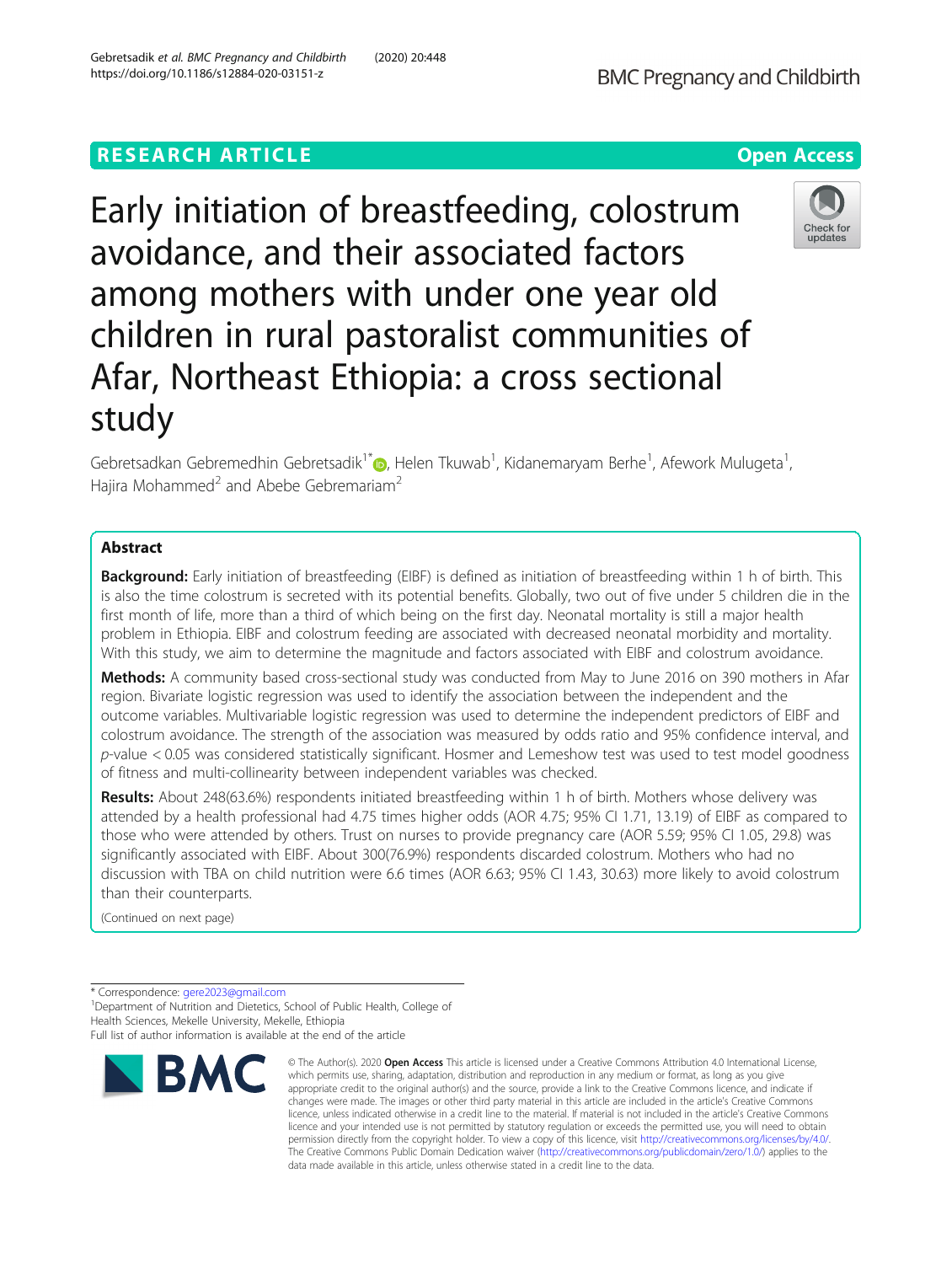Conclusion: More than one-third of infants didn't start breastfeeding within 1 h of birth and three-fourth of the mothers discarded colostrum. Therefore, it is important to develop and/or strengthen services/advice on EIBF including colostrum feeding. Promoting delivery by health professionals, discussion on child nutrition and building trust between mothers and health professionals can be important community interventions to encourage EIBF and colostrum feeding.

Keywords: EIBF, Colostrum avoidance, Pastoralist, Ethiopia

# Background

Early (timely) initiation of breastfeeding (EIBF) is defined as the initiation of breastfeeding within 1 h of birth. This is also the time colostrum is secreted with its potential benefits [\[1](#page-6-0)]. The World Health Organization (WHO) and United Nations Children's Fund (UNICEF) together recommend EIBF, exclusive breastfeeding for the first 6 months, and continued breastfeeding up to the age of 2 years and beyond, along with proper complementary feeding, as optimal breastfeeding practices [[1\]](#page-6-0).

Globally, only two out of five (42%) newborns start breastfeeding within the first hour of life. EIBF rates vary from 35% in the Middle East and North Africa to 65% in Eastern and Southern Africa [\[2](#page-6-0)]. EIBF, colostrum being the main player, is a key element of essential newborn care as it gives newborns the best chance to defend infections, survive, grow and develop to their full potential [\[3](#page-6-0)].

In 2015, about 2.7 million newborns died globally during the first month of life (0–27 days), more than a third of which being on the first day [\[4](#page-6-0), [5](#page-6-0)]. Different studies have shown that delayed initiation of breastfeeding is associated with a higher risk of neonatal mortality. A systematic review described that initiation of breastfeeding after 1 h increases risk of neonatal mortality by 33% [\[6](#page-7-0)]. Another study also reported that about 22% of neonatal deaths could be prevented if breastfeeding is started within an hour of birth [[7\]](#page-7-0). Besides, it has been shown that EIBF is a simple intervention with the potential to significantly improve neonatal outcomes and should be universally recommended, together with exclusive breastfeeding in the first month of life [[8](#page-7-0)–[10\]](#page-7-0).

Colostrum is very vital for newborns in protecting infections particularly marked by its higher content immunoglobulins [[11](#page-7-0)]. Together in, colostrum feeding showed association with lower odds of the three indicators of child undernutrition (stunting, underweight and wasting) [\[12\]](#page-7-0).

In Ethiopia, neonatal mortality continues to be a major health problem. It accounts for 41% of under-five deaths [[13\]](#page-7-0). Recent studies have also shown higher prevalence rates. The neonatal mortality rate was 18.6 and 20.2 per 1000 live births in studies done in Northern Ethiopia [[14\]](#page-7-0) and Arbaminch hospital [[15](#page-7-0)], respectively. Besides, according to the 2019 Ethiopian mini-demographic health survey (EMDHS), 30 neonates out of 1000 live births die in the first month of life, which is not an improved number compared to the prevalence reported by 2016 EDHS (neonatal mortality was 29/1000 live births) [[16\]](#page-7-0). This clearly indicates that neonatal mortality is not decreasing despite different interventions.

Ethiopia follows the WHO recommendations for the focused antenatal care (ANC) services. Pregnant mothers get such services at four different times either at health facilities or/and through home to home visit  $[16]$  $[16]$ . The attendants in health facilities include medical doctors, nurses, midwives, or/and health officers who have at least got a bachelor degree. The home to home services are often delivered by health extension workers or/and traditional birth attendants who haven't got a bachelor degree.

In 2009, the WHO reported that about 69.1% of newborns in Ethiopia start to breastfeed within 1 h of birth [[17\]](#page-7-0). Different studies have shown different levels of practice of EIBF. About 76.8, 83.7, 62.6, and 39.6% newborns were put to the breast within 1 h in Debre tabor [[18\]](#page-7-0), southern Ethiopia [\[19](#page-7-0)], Debre Berhan [[20\]](#page-7-0), and Amibara district [[21\]](#page-7-0), respectively. Additionally, different studies showed a higher prevalence of colostrum avoidance. About 25.6, 11.4, and 12% newborns didn't feed colostrum in studies done in Debre Tabor [\[18](#page-7-0)], Kombolcha town  $[22]$  $[22]$ , and North Wollo  $[23]$  $[23]$  $[23]$ , respectively.

Although there are studies that assessed factors associated with EIBF and colostrum feeding, neonatal morbidity and mortality still remain major health concerns in the country. The aim of this study is to determine the prevalence and factors associated with EIBF and colostrum avoidance in Afar regional state, Ethiopia. Findings from this study might be used as inputs in developing local and national neonatal care guidelines, policymaking, and research so that EIBF and colostrum avoidance practices can be improved and potentially reduce neonatal mortality rate.

# Methods

# Study setting and design

This community-based cross-sectional study was conducted in Afar regional state, one of the regional states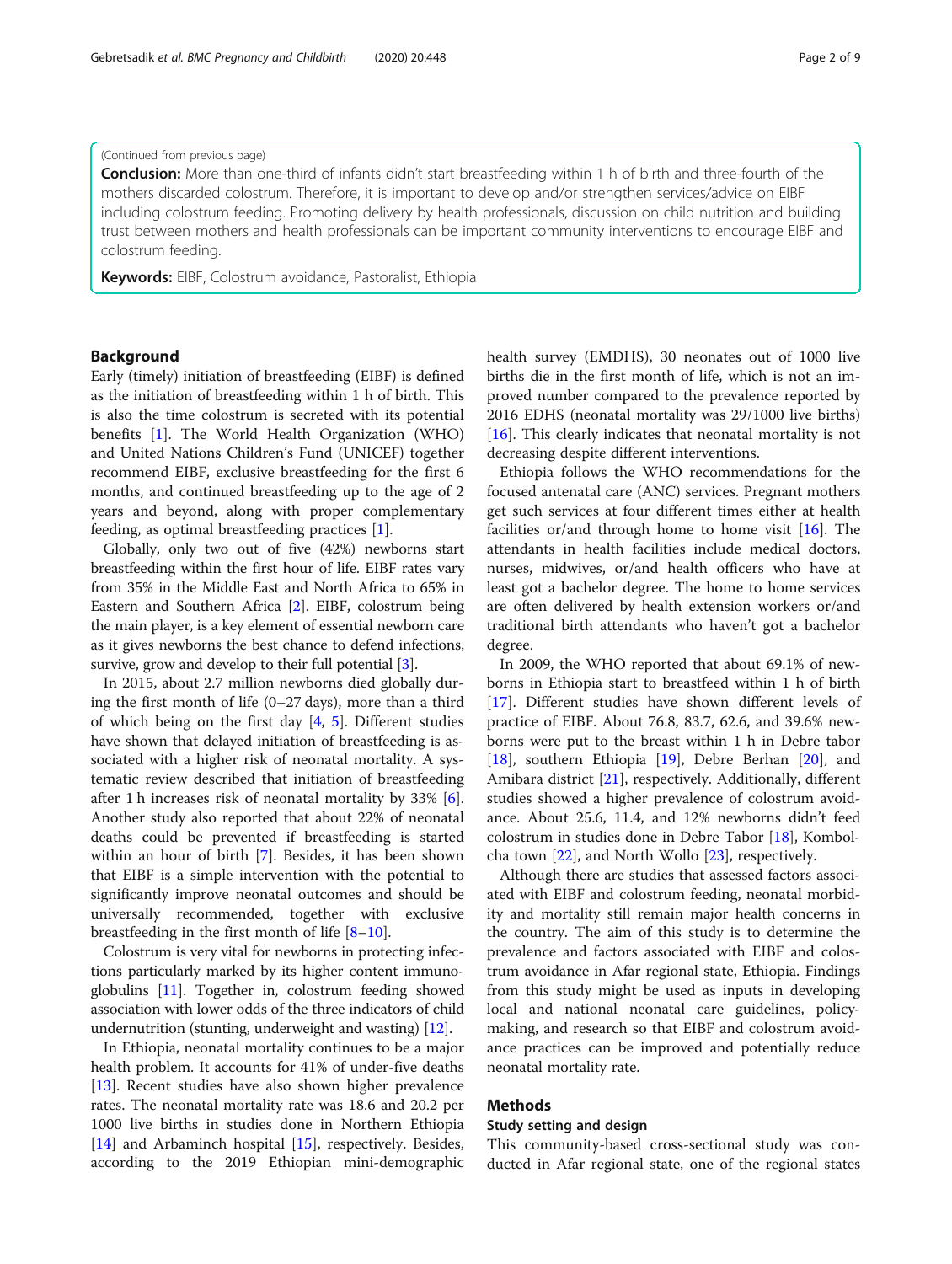in Ethiopia, from May to June 2016. The region is classified under the desert and semi-desert agro-ecological zone and has a total surface area of 97, 256 sq. km with an altitude of 200 m below sea level to 1500 m above sea level. It is divided into 5 zones, 32 woredas (The second smallest administration units, 2 city administrations and 402 rural kebeles (The smallest administration units within woredas) with total population of 1.769 million projected for the year 2015. Women of reproductive age group and under-five children accounted for 22.8% (404, 017) and 10.1% (178,972) of the total population, respectively, with an expected 50,857 live births per year.

## Sample size determination and sampling procedure

Our sample was drawn from a pre-intervention community-based newborn care (CBNC) quantitative data which was collected in zone one of Afar region. A total of 390 women of 15–49 years of age with live births and who had answered the outcome variables made up the sample size.

All woredas in zone one were purposively included as they are believed to be representatives of the whole context of Afar region with respect to the child and maternal health care and other characteristics. A two-stage cluster sampling technique was used to select sample clusters and households based on the estimated sample size. The primary sampling units (PSU) for the survey were kebeles which are located in the woredas and the secondary sampling units (SSU) were households. The total number of households with 0–11 months old children were chosen from each woreda as determined by proportion to population size (PPS) using the number of 0–11 months old children as the measure of size. The selection process for the kebeles (clusters) and households was random. In cases where the numbers of households with 0–11 months old children were small, a census was done to include all the mothers of the 0–11 months old children. Further information about the methodology of this study is published elsewhere [[24\]](#page-7-0) .

# Data collection tools and data quality assurance

Data were collected using an interviewer-administered questionnaire (Supplement [1\)](#page-6-0). The questionnaire was translated to Amharic before the actual data collection. Data were collected by 12 trained data collectors under close follow-up of each and every activity of the data collection by six supervisors.

In order to assure the quality of data, prior to the actual surveys, the data collectors, supervisors, and coordinators were trained for 5 days on the objective of the study and data collection tools including demonstration/ exercise of administration of questionnaires. Moreover, the questionnaires were tested in approximately 3% of the households to ensure that there are no errors in the questionnaire design and that the respondents can easily understand and respond to the questions. Filled-in questionnaires were checked for accuracy and completeness on a daily basis. If a problem or doubt arose, the data collectors were sent back to the household or health facility to rectify the problem. The quality of data was further ascertained during the data entry and cleaning process.

#### Data analysis

Data were entered into and analyzed by Statistical Package for Social Sciences (SPSS) version 25. Descriptive statistical analysis was made to compute the mean, frequencies and percentages on selected variables. Binary logistic regression analysis was used to identify any association between the dependent and independent variables. The Crude Odds Ratios (COR) with a 95% confidence interval were estimated in the bivariate analysis to assess the association between each independent variable and the outcome variable. Variables with pvalue  $< 0.3$  in the bivariate logistic regression analysis were considered as candidates to be included in the multivariate logistic analysis.

In the multivariate analysis backward logistic regression method was used with the Hosmer-Lemeshow goodness-of-fit as a test for model fitness. Adjusted Odds Ratio (AOR) with 95% confidence interval was estimated to assess the strength of the association. There was no multicollinearity among the independent variables. A  $p$ -value of less than 0.05 was considered as a cut-off to detect a significant association between the independent and dependent variables. Findings are presented using textual descriptions, tables, and figures.

# Results

# Socio-demographic and economic characteristics

Three hundred eighty nine (99.7%) of the respondents were mothers. The median  $(\pm IQR)$  age of the mothers was 25 years  $(\pm 10)$  and more than half (55.9%) of the respondents' age was 25 years and below. The median age at first marriage of the mothers was  $16$  years  $(\pm 2)$ . Additionally, the median  $(\pm IQR)$  family size was 5  $(\pm 3)$  and almost all (99.2%) of the respondents were Muslim in religion. A majority (82.5%) of the spouses/husbands of the respondents didn't attend any school for education. Fifty (12.9%) and 36 (9.3%) of the respondents had the ability to read and write and have attended formal schools for education, respectively. Three hundred fifty (91.4%) respondents had a monthly income of less than or equal to \$31 (Table [1](#page-3-0)).

## Health services availability and utilization

The nearest health facility for 152 (65.1%) of the respondents was health post. One hundred forty-six (39.2%)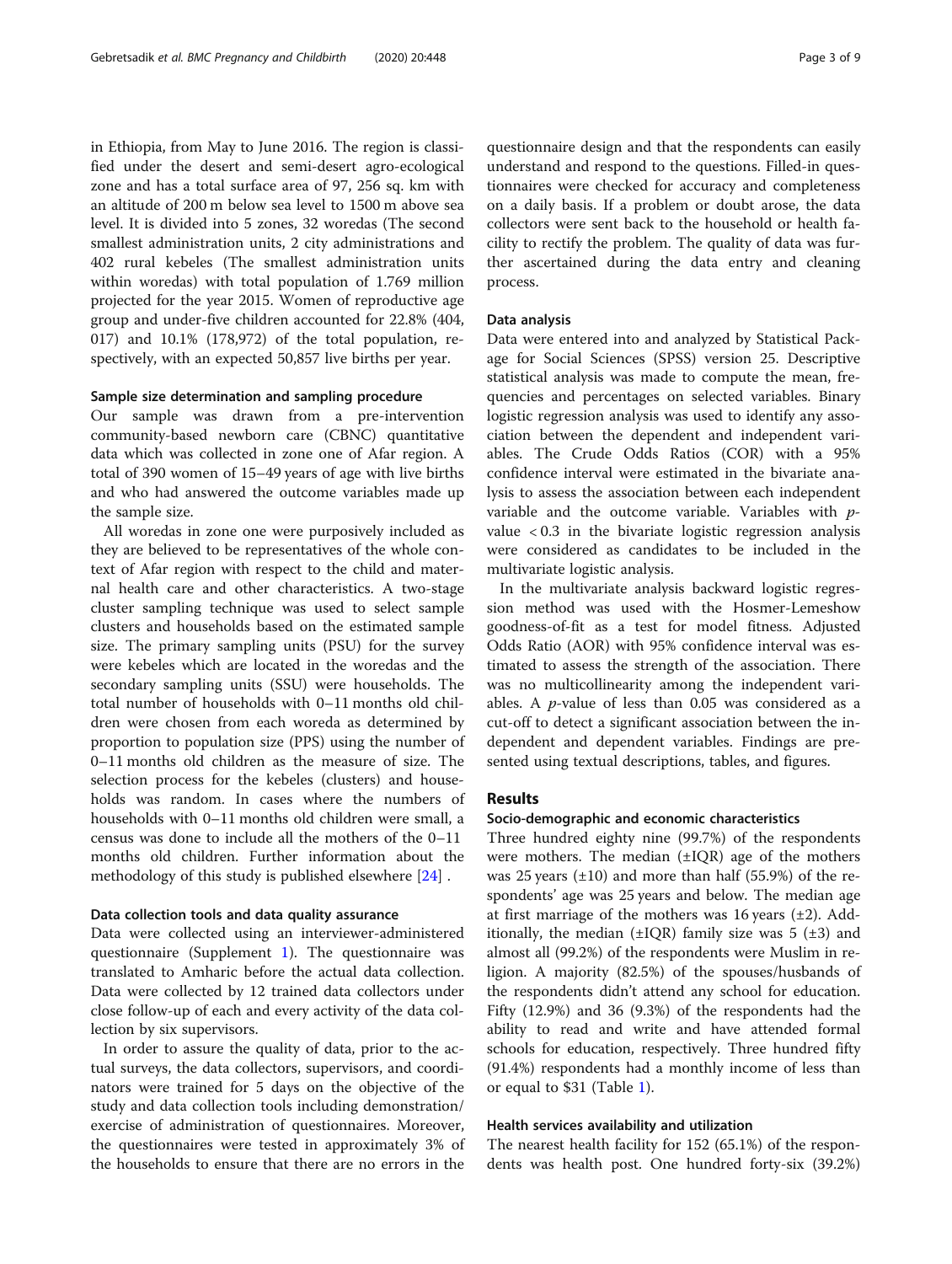<span id="page-3-0"></span>

| <b>Table 1</b> Background characteristics of respondents in Afar |  |  |  |  |
|------------------------------------------------------------------|--|--|--|--|
| Regional State, Ethiopia, 2016, $n = 390$                        |  |  |  |  |

| Variable (missing)                     | Frequency (%) |
|----------------------------------------|---------------|
| Ethnicity (0)                          |               |
| Afar                                   | 380(97.4)     |
| Amhara                                 | 9(2.3)        |
| Oromo                                  | 1(0.3)        |
| Total                                  | 390(100%)     |
| Marital status (0)                     |               |
| Married                                | 387(99.2)     |
| Separated                              | 1(0.3)        |
| Divorced                               | 2(0.5)        |
| Total                                  | 390(100%)     |
| Educational status of respondents (0)  |               |
| Not attended formal education          | 354(90.8%)    |
| Primary education                      | 31(7.9%)      |
| Secondary education                    | 5(1.3%)       |
| Total                                  | 390(100%)     |
| Educational status of spouses (1)      |               |
| Not attended formal education          | 321(82.5%)    |
| Primary education                      | 40(10.3%)     |
| Secondary education                    | 17(4.6%)      |
| College/university                     | 7(1.8%)       |
| Total                                  | 389(100%)     |
| Presence of radio in the household (0) |               |
| No                                     | 296(75.9)     |
| Yes                                    | 94(24.1)      |
| Total                                  | 390(100)      |

respondents visited health posts during the last year. Half of the respondents were visited by health extension workers (HEWs) in the last year. Besides, half of these respondents always trust the pregnancy and delivery care provided by HEWs. More than one-third of the respondents trust HEWs to provide care during their pregnancy and birth. Similarly, more than half (57.5%) and 52.8% respondents always or sometimes trust nurses when providing them care during pregnancy and delivery, respectively.

One-third (34.8%) of the participants received advice from traditional birth attendants (TBA) but only 101(25.9%) reported discussions related to child nutrition. TBAs are individuals who have not received any formal midwifery training but attend births because the community believes they are capable of doing it. Around one-third of the respondents always trust TBA during pregnancy (30.8%) and delivery (32.1%) care. Twenty-six percent of the respondents spent more than an hour to reach health posts.

# Child health and care-seeking behavior

Only 29.7% of the respondents have antenatal care (ANC) visits to health institutions. Among these respondents, only one-third received information on nutrition. Besides, a similar number of respondents were advised on birth preparedness and complication readiness. Almost all (97.4%) respondents didn't attend pregnant women conferences. Around one-third (33.5%) of the respondents made preparations for food and nutrition during delivery. As compared to the amount they usually take, very few (14%) respondents fed more during their pregnancy period. One-hundred four (80%) of those respondents who had ANC visits were fully satisfied with the pregnancy care. Around two-thirds (70.3%), 10.7, 8.2, 10.3% of the respondents didn't have ANC visits, had 1–2 visits, had 3 visits, and had four or more ANC visits at health facilities in any health institution, respectively.

## Delivery and immediate newborn care

Majority (88.2%), 7, and 3.8% of the mothers delivered at home, at health center, and at public hospitals, respectively. The respondents reported various reasons for giving birth at home. The main reasons include not customary (in accordance with culture) to go to health facilities (39.5%), too far/no transportation (20.8%), traditional or religious reasons (14.1%), and thinking health facility is not necessary (4.1%). About 48(12.3%) respondents were fully satisfied during the delivery services. Immediately after delivery, 32(8.2%) babies were placed on the mother's belly or chest, 30(7.7%) on the floor alone, and 315(81%) were placed beside the mother. Majority (92.3%) of the babies had no difficulty of crying/ breathing at birth. Almost all (98.7%) respondents breast feed their babies. During delivery, Forty five (11.8%) respondents were assisted by skilled health professionals and the rest were assisted by traditional birth attendants, families, and friends. The respondents reported various reasons for giving birth at home.

# Early initiation of breastfeeding, colostrum avoidance, and their associated factors

Two hundred forty eight (63.6%) respondents initiated breastfeeding within 1 h of birth. Besides, 122(31.3%) started breastfeeding after an hour of birth but on the first day and 20(5.1%) started after the first day.

The variables that passed the screening  $(p$ -value $< 0.3)$ in the bivariate analysis include husband's attendance of formal school, ability of respondent to read and write, presence of health post in the kebele, respondent visited health post in the last year, time to reach health post, trust on nurses to provide pregnancy care, ANC visit during the last pregnancy, place of delivery, and delivery attendant.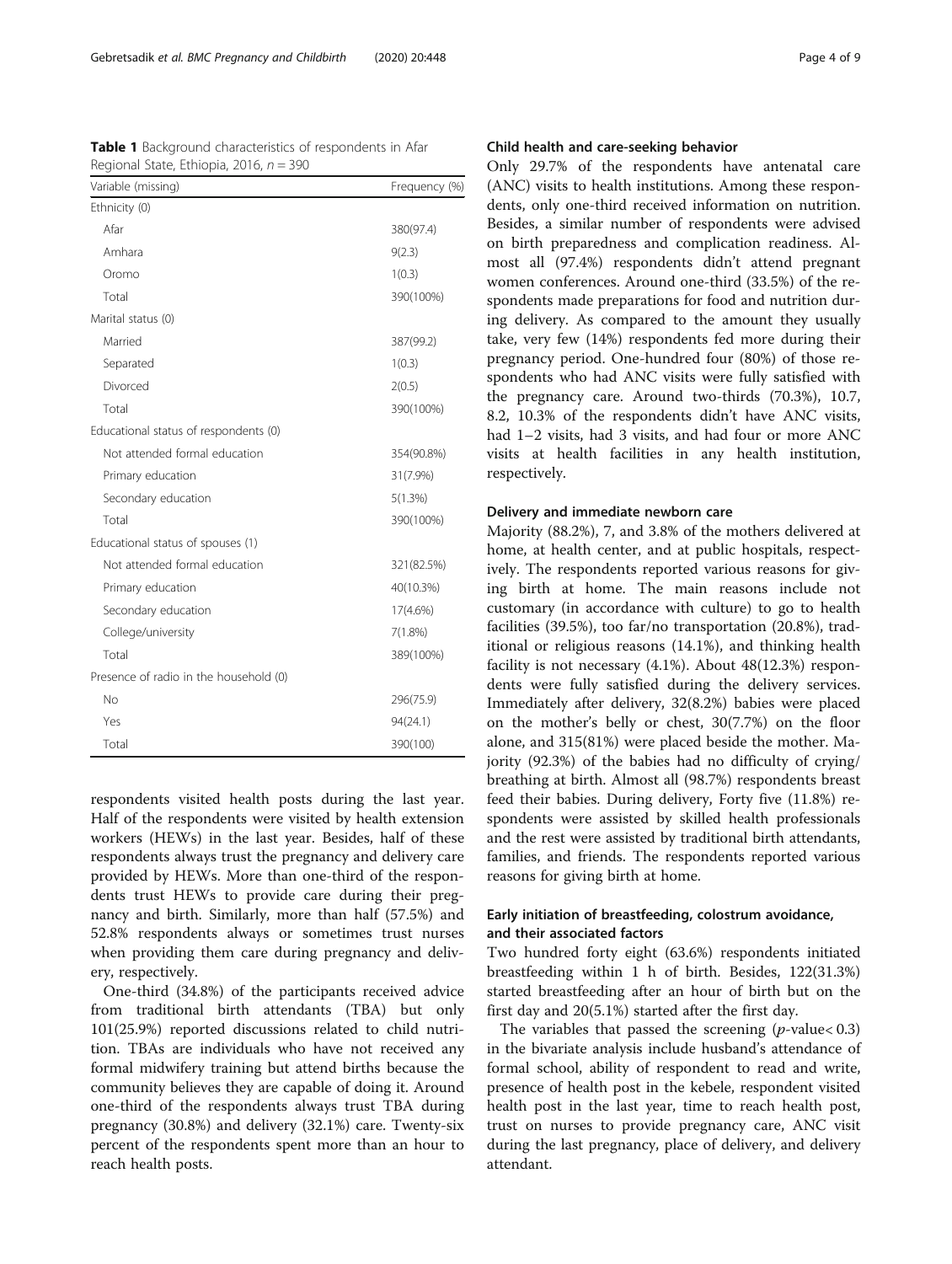<span id="page-4-0"></span>

| Table 2 Bivariate and multivariate logistic regression analysis of independent variables for early initiation of breastfeeding in Afar |  |  |  |  |
|----------------------------------------------------------------------------------------------------------------------------------------|--|--|--|--|
| Regional State, Ethiopia, 2016                                                                                                         |  |  |  |  |

| Variables                                  | Timely breastfeeding initiation |     | COR (95%CI)       | AOR(95%CI)        |  |
|--------------------------------------------|---------------------------------|-----|-------------------|-------------------|--|
|                                            | No<br>Yes                       |     |                   |                   |  |
| Husband attended any school                |                                 |     |                   |                   |  |
| No                                         | 123                             | 198 | 0.62(0.35, 1.11)  | 1.09(0.39,3.10)   |  |
| Yes (ref.)                                 | 19                              | 49  | $\mathbf{1}$      | $\mathbf{1}$      |  |
| Total                                      | 142                             | 247 |                   |                   |  |
| Respondent able to read and write          |                                 |     |                   |                   |  |
| No                                         | 128                             | 210 | 0.52(0.26, 1.03)  | 0.61(0.228, 1.61) |  |
| Yes (ref.)                                 | 12                              | 38  | $\mathbf{1}$      | $\mathbf{1}$      |  |
| Total                                      | 140                             | 248 |                   |                   |  |
| Presence of health post in the kebele      |                                 |     |                   |                   |  |
| No                                         | 32                              | 75  | 1.47(0.91,2.38)   | 1.92(0.14,26.84)  |  |
| Yes (ref.)                                 | 103                             | 164 | $\mathbf{1}$      | $\mathbf{1}$      |  |
| Total                                      | 135                             | 239 |                   |                   |  |
| Time to reach health post                  |                                 |     |                   |                   |  |
| $< = 30$ min                               | 72                              | 95  | 0.49(0.266, 0.92) | 0.56(0.24, 1.29)  |  |
| 30-60 min                                  | 6                               | 12  | 0.75(0.25, 2.29)  | 0.51(0.13, 1.99)  |  |
| $> 60$ min(ref.)                           | 18                              | 48  | $\mathbf{1}$      | $\mathbf{1}$      |  |
| Total                                      | 96                              | 155 |                   |                   |  |
| Respondent visited HP during the last year |                                 |     |                   |                   |  |
| No                                         | 72                              | 155 | 1.48(0.96,2.28)   | 1.83(0.92,3.61)   |  |
| Yes (ref.)                                 | 59                              | 86  | $\mathbf{1}$      | $\mathbf{1}$      |  |
| Total                                      | 131                             | 241 |                   |                   |  |
| Trust nurses on providing pregnancy care   |                                 |     |                   |                   |  |
| I always trust them                        | 48                              | 58  | 0.40(0.23, 0.69)  | 2.98(0.43,20.82)  |  |
| I sometimes trust them                     | 23                              | 46  | 0.67(0.35, 1.26)  | 5.59(1.05,29.81)* |  |
| I don't trust them(ref.)                   | 33                              | 99  | $\mathbf{1}$      | $\mathbf{1}$      |  |
| Total                                      | 104                             | 203 |                   |                   |  |
| ANC visit in the last pregnancy            |                                 |     |                   |                   |  |
| No                                         | 102                             | 172 | 0.89(0.56, 1.40)  | 1.12(0.29,4.37)   |  |
| Yes (ref.)                                 | 40                              | 76  | $\mathbf{1}$      | $\mathbf{1}$      |  |
| Total                                      | 142                             | 248 |                   |                   |  |
| Place of delivery                          |                                 |     |                   |                   |  |
| At home                                    | 131                             | 214 | 0.53(0.26, 1.08)  | 0.59(0.16, 2.27)  |  |
| At health institution (ref.)               | 11                              | 34  | $\mathbf{1}$      | $\mathbf{1}$      |  |
| Total                                      | 142                             | 248 |                   |                   |  |
| Delivery attended by who                   |                                 |     |                   |                   |  |
| Skilled attendant                          | 11                              | 36  | 2.03(0.99,4.14)   | 4.75(1.71,13.19)* |  |
| Other (ref.)                               | 128                             | 206 | $\mathbf{1}$      | $\mathbf{1}$      |  |
| Total                                      | 139                             | 242 |                   |                   |  |

\*=p-value< 0.05, CI Confidence Interval, COR Crude Odds Ratio, AOR Adjusted Odds Ratio Hosmer-Lemeshow goodness-of-fit = 0.814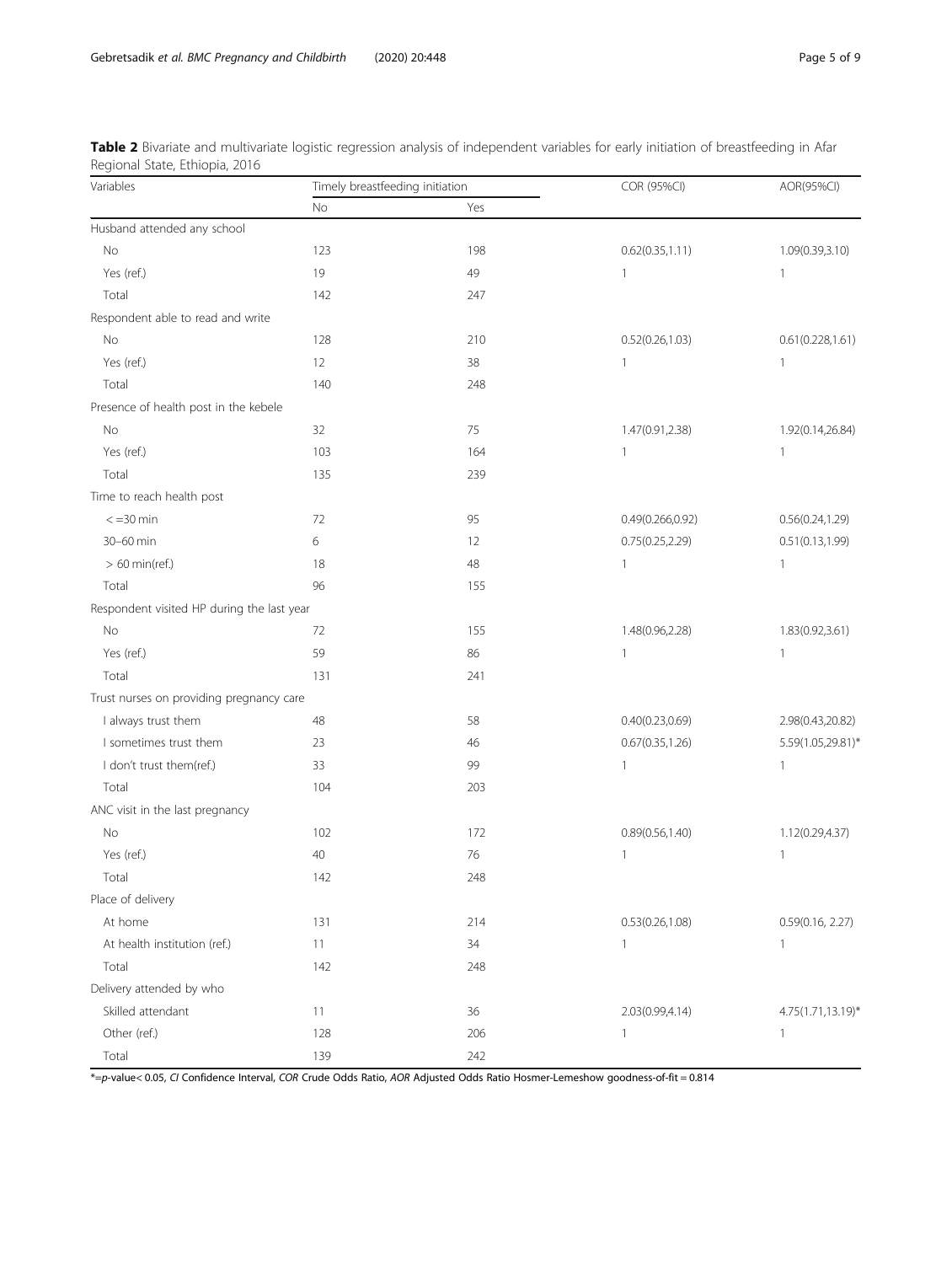The multivariate logistic analysis showed that trust on nurses to provide pregnancy care and delivery attendant were significantly associated with EIBF ( $p$ -value < 0.05) (Table [2](#page-4-0)). The odds of EIBF were 6 times (AOR 5.59; 95% CI 1.05, 29.8) higher in mothers who sometimes trust nurses to provide pregnancy care compared to those who have no trust. Additionally, mothers whose delivery was attended by a skilled attendant (qualified health care provider) showed higher odds (AOR 4.75; 95% CI 1.71, 13.19) of EIBF as compared to those who were attended by TBA, family, friends, or others during delivery. However, the remaining variables didn't show significant association with the outcome variable.

Furthermore, about 300(76.9%) respondents avoided the first milk (colostrum). Six variables (Respondent able to read and write, discussion with TBA on child nutrition, number of live births, ANC visit during the last pregnancy, counseling received on newborn care, and presence of health post in the kebele) were included in the final multivariable logistic regression analysis after passing the screening through bivariate analysis (pvalue< 0.3).

The multivariate logistic regression analysis showed that only one variable is significantly associated with colostrum avoidance at  $p$ -value < 0.05. Mothers who had no discussion with TBA on child nutrition were about 6.6 times (AOR 6.63; 95% CI 1.43, 30.63) more likely to avoid colostrum than those who made discussion with TBA on child nutrition. (Table 3).

# **Discussion**

Timely initiation of breastfeeding, avoidance of colostrum and associated factors were assessed in Afar Regional State. EIBF is breastfeeding within 1 h of birth. Delayed breastfeeding initiation means initiating breastfeeding after an hour after birth [[1\]](#page-6-0). EIBF is important for both the health of the child and the mother and it increases the bond between the baby and the mother [[25](#page-7-0), [26\]](#page-7-0). But in this study, only 63.6% of the children initiated breastfeeding within the first hour after birth.

A meta-analysis on prevalence of key breastfeeding indicators was conducted in 29 sub-Saharan African countries. The prevalence of EIBF in this study was found within the range of the finding in the 29 sub-Saharan African countries which was between 37.8 and 69.3% [[27](#page-7-0)] but above the prevalence found in the low and middle income countries (31–60%) [[28](#page-7-0)] and world (57.6%) [\[29\]](#page-7-0).

The prevalence of delayed initiation of breastfeeding in this study was lower compared to prevalence reported from studies conducted in Gurage Zone, Hula District, South Gondar Zone, Goba Woreda, Jimma Arjo Woreda, Two Agro-ecological Zones, Sudan, India, Bangladesh, and Nepal which was 52.7, 49.4, 49.3, 47.6, 40.3, 37, 52, 43.5, 48.6, 58.2%, respectively [[30](#page-7-0)–[39](#page-7-0)]. The

Table 3 Bivariate and multivariate logistic regression analysis of independent variables for colostrum avoidance in Afar Regional State, Ethiopia, 2016

| Variables                       | Colostrum avoided |                                        | COR (95%CI)                           | AOR(95%CI)                         |  |
|---------------------------------|-------------------|----------------------------------------|---------------------------------------|------------------------------------|--|
|                                 | No                | Yes                                    |                                       |                                    |  |
|                                 |                   | Respondent able to read and write      |                                       |                                    |  |
| <b>No</b>                       | 83                | 255                                    | 0.5(0.22, 1.54)                       | 0.48(0.03, 8.17)                   |  |
| Yes (ref.)                      | $\overline{7}$    | 43                                     | 1                                     | 1                                  |  |
| Total                           | 90                | 289                                    |                                       |                                    |  |
|                                 |                   | Discussion with TBA on child nutrition |                                       |                                    |  |
| No                              | 13                | 88                                     |                                       | 5.92(1.84.19.08) 6.63(1.43,30.63)* |  |
| Yes (ref.)                      | 7                 | 8                                      | 1                                     |                                    |  |
| Total                           | 20                | 96                                     |                                       |                                    |  |
| Number of live births           |                   |                                        |                                       |                                    |  |
| 1                               | 19                | 43                                     | 0.62(0.34,1.13)                       | 0.61(0.09,4.4)                     |  |
| $>1$ (ref.)                     | 70                | 255                                    | 1                                     | 1                                  |  |
| Total                           | 89                | 298                                    |                                       |                                    |  |
| ANC visit in the last pregnancy |                   |                                        |                                       |                                    |  |
| No                              | 70                | 204                                    | $0.61(0.35, 1.06)$ $1.12(0.29, 4.37)$ |                                    |  |
| Yes (ref.)                      | 20                | 96                                     | 1                                     |                                    |  |
| Total                           | 90                | 300                                    |                                       |                                    |  |
|                                 |                   | Counseling received on new born care   |                                       |                                    |  |
| No                              | 84                | 268                                    | $0.52(0.19,1.37)$ $0.42(0.05,4.03)$   |                                    |  |
| Yes (ref.)                      | 5                 | 31                                     | 1                                     |                                    |  |
| Total                           | 89                | 299                                    |                                       |                                    |  |
|                                 |                   | Presence of health post in the kebele  |                                       |                                    |  |
| <b>No</b>                       | 32                | 74                                     | 0.52(0.31,0.87)                       | 0.26(0.07, 1.02)                   |  |
| Yes (ref.)                      | 49                | 219                                    | 1                                     |                                    |  |
| Total                           | 81                | 293                                    |                                       |                                    |  |

\*=p-value< 0.05, CI Confidence Interval, COR Crude Odds Ratio, AOR Adjusted Odds Ratio

variation could be due to a difference in study period, health policy, and socio-economics characteristics. In contrast, the prevalence in this study was higher as compared to the prevalence reported from studies conducted in East Wolega Zones, Bahir Dar City, Dembecha district, and Uganda which was 16.9, 24.6, 26.9, and 31.4%, respectively [\[40](#page-7-0)–[43](#page-7-0)]. The difference might be due to differences in access to health information, socio-economic status, infrastructure, educational status, cross-cultural differences in breastfeeding practice, and health service access and utilization characteristics.

In this study, associated factors for EIBF were identified. Mothers who trusted nurses in providing care during pregnancy had higher odds of initiating breastfeeding within the first hour after delivery [5.59, 95%CI (1.05, 29.81)]. The counseling and information given on breastfeeding by nurses can encourage mothers to initiate breastfeeding early [[44](#page-7-0)]. This study also showed that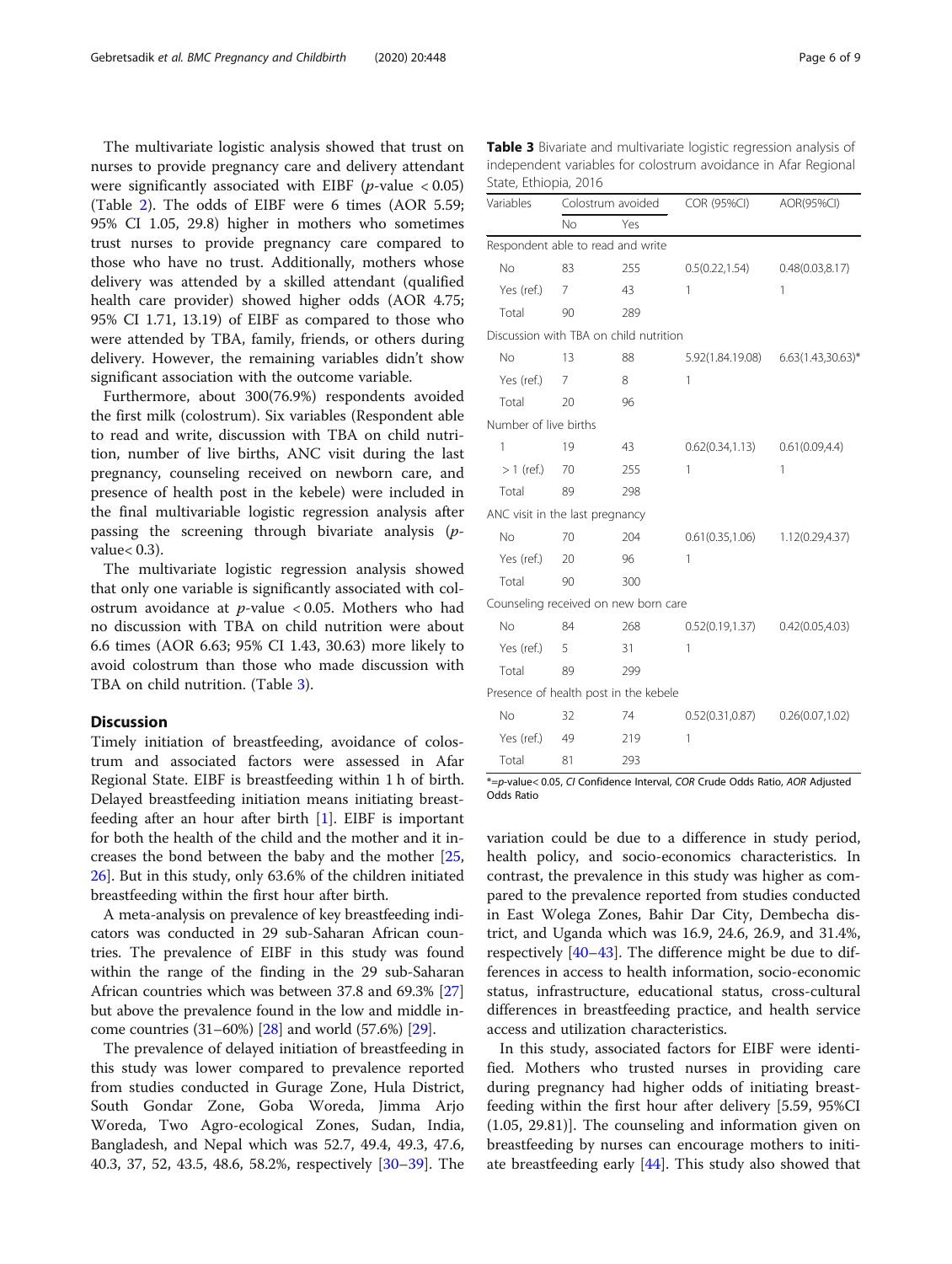<span id="page-6-0"></span>mothers who delivered with assistance of health professionals initiated breastfeeding within the first hour of delivery as compared to mothers with no assistance at the time of delivery [4.75, 95% CI (1.71, 13.19)]. This could be due to the support and counseling health professionals provide to mothers to initiate breastfeeding within the first hour of birth [2, [44\]](#page-7-0). This finding was also consistent with findings from another study [\[45\]](#page-7-0).

Colostrum is the first breast milk that contains antibodies that can protect the newborn from diseases [[26](#page-7-0)]. However, this study revealed that 76.9% of the mothers discard the colostrum. This finding is higher compared to findings reported from studies in Raya Kobo district (13.5%), Axum (6.3%), Bahir Dar City (23.8%), Debre Markos Town (66.5%), rural India (16.7%), and Bangladesh (54%) [[46](#page-7-0)–[51](#page-8-0)]. The possible explanations for this difference could be the differences in socioeconomic status, differences in access and use of health services, and the fact that this study was conducted in remote area that contains pastoral and agropastoral communities. Respondents who didn't discuss on child nutrition with TBA were 6 times more likely to discard colostrum as compared to their counterparts [6.63, 95%CI (1.43, 30.63)]. This study has certain limitations. One limitation is the possibility to have recall bias. Secondly, due to the nature of the study design i.e. crosssectional, it is difficult to establish cause-effect relationship. Lastly, even though we tried to control for the effect of possible confounders during data analysis, we can't completely rule out the possible effect of confounders.

# Conclusion

Delayed initiation of breastfeeding was common among mothers with under 1 year old children in rural pastoralist communities of Afar. Three-fourth of the mothers discarded colostrum. Trusting nurses on providing care during pregnancy and health profession delivery assistance were positively associated with EIBF. The only associated factor for colostrum avoidance was having no discussion with TBA on child nutrition. It is important to develop and/or strengthen services/advice on early initiation of breastfeeding including colostrum consumption. Promoting delivery by health professions, discussion on child nutrition and building trust between the mothers and health professions can encourage EIBF and colostrum feeding.

#### Supplementary information

Supplementary information accompanies this paper at [https://doi.org/10.](https://doi.org/10.1186/s12884-020-03151-z) [1186/s12884-020-03151-z.](https://doi.org/10.1186/s12884-020-03151-z)

#### Additional file 1.

#### Abbreviations

ANC: Ante-Natal Care; AOR: Adjusted Odds Ratio; CI: Confidence interval; COR: Crude Odds Ratio; EDHS: Ethiopian Demographic and Health Survey; EIBF: Early Initiation of Breast Feeding; HEW: Health Extension Workers; IQR: Inter-Quartile Range; OR: Odds Ratio; SPSS: Statistical Package for Social Sciences; TBA: Traditional Birth Attendants; UNICEF: United Nations International Children's Emergency Fund; WHO: World Health Organization

#### Acknowledgments

We would like to acknowledge the Emory University, Ethiopia project in Afar region for facilitating the data collection process in Afar. The financial support from Emory University, Ethiopia is duly acknowledged. We would also like to thank Afar Regional State Health Bureau, all woreda health offices in zone one of Afar, the data collectors, study participants and health extension workers from the study communities.

#### Authors' contributions

AM, HM, and AG significantly contributed to the conceptualization and design of the study, and data collection. GG, HT, KB significantly contributed to the cleaning, analysis, and interpretation of data and writing of the manuscript. All authors contributed equally and read and approved the final manuscript.

#### Funding

The financial support for this study was from Emory University, Ethiopia.

#### Availability of data and materials

The datasets used and/or analyzed during the current study are available from the corresponding author on reasonable request.

#### Ethics approval and consent to participate

Ethical clearance was obtained from the Institutional Review Board of the College of Health Sciences, Mekelle University before the beginning of the actual data collection. The probability and magnitude of harm or discomfort anticipated in this study were none existent. Data collectors were trained and required to strictly adhere to ethical principles. Verbal consent (most were unable to read and write) was obtained from each study subject before the start of the interview and this was approved by the ethics committee. Respondents were assured that the data wouldn't have any positive or negative repercussions on the current or future aspects of their life and that if they don't feel comfortable they could withdraw from the study without any problem at any stage of the data collection.

#### Consent for publication

Not applicable.

#### Competing interests

The authors declare that they have no competing interests.

#### Author details

<sup>1</sup>Department of Nutrition and Dietetics, School of Public Health, College of Health Sciences, Mekelle University, Mekelle, Ethiopia. <sup>2</sup>Emory University, Addis Ababa, Ethiopia.

#### Received: 14 December 2019 Accepted: 31 July 2020 Published online: 05 August 2020

#### References

- 1. WHO. Indicators for assessing infant and young child feeding practices. conclusions of a consensus meeting held 6–8 November 2007. Washington D.C; 2010.
- 2. UNICEF, WHO. Capture the moment-early initiation of breastfeeding. The best start for every newborn. Newyork: UNICEF; 2018.
- 3. Menchetti L, Traina G, Tomasello G, Proietti PC. Potential benefits of colostrum in gastrointestinal diseases. Front Biosci. 2016;8:331–51.
- 4. Save the children. Surviving the First Day: State of the World's Mothers. 2013.
- 5. Liu L, Oza S, Hogan D, Chu Y, Perin J, Zhu J, et al. Global , regional , and national causes of under-5 mortality in 2000–15: an updated systematic analysis with implications for the Sustainable Development Goals. Lancet. 2000;388(10063):3027–35. Available from:. [https://doi.org/10.1016/S0140-](https://doi.org/10.1016/S0140-6736(16)31593-8) [6736\(16\)31593-8](https://doi.org/10.1016/S0140-6736(16)31593-8).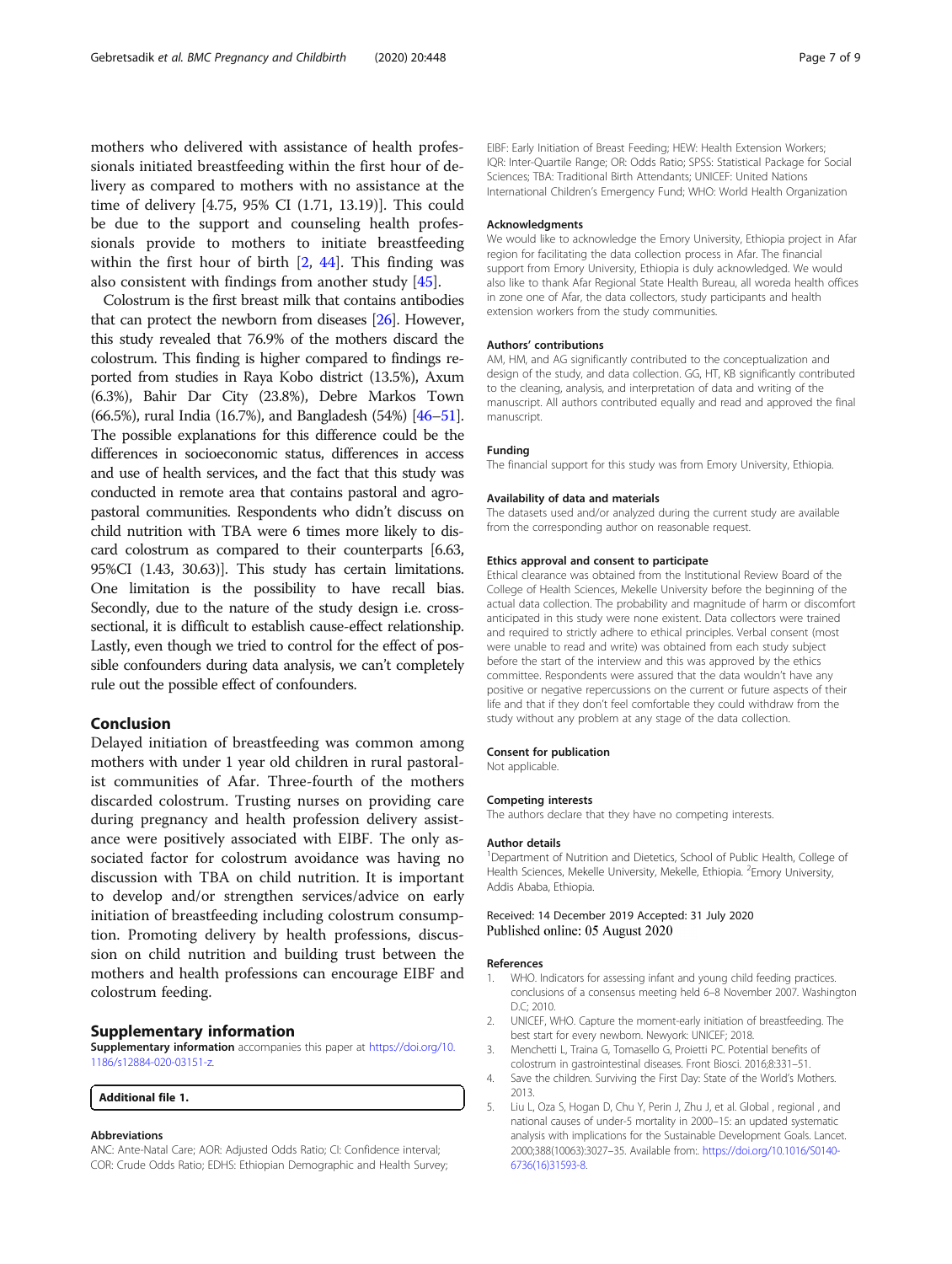- <span id="page-7-0"></span>6. Smith ER, Hurt L, Chowdhury R, Sinha B, Fawzi W, Edmond KM, et al. Delayed breastfeeding initiation and infant survival: a systematic review and meta- analysis. PLoS One. 2017;12(7):1–16.
- 7. alive&thrive. Impact of early initiation of exclusive breastfeeding on newborn deaths. 2010. Available from: [www.aliveandthrive.org](http://www.aliveandthrive.org).
- 8. Debes AK, Kohli A, Walker N, Edmond K, Mullany LC. Time to initiation of breastfeeding and neonatal mortality and morbidity: a systematic review. BMC Public Health. 2013;13(supp 3):S19.
- Martines C, Khan J, Vesel L, Bahl R. Timing of breastfeeding initiation and exclusivity of breastfeeding during the first month of life: effects on neonatal mortality and morbidity — a systematic review and meta-analysis. Matern Child Health J. 2015;19(3):468–79.
- 10. Raihana S, Dibley MJ, Masudur M, Tahsina T, Siddique AB, Rahman QS, et al. Early initiation of breastfeeding and severe illness in the early newborn period: an observational study in rural Bangladesh. PLoS Med. 2019;16(8):1–17.
- 11. Conneely M, Berry DP, Murphy JP, Lorenz I, Doherty ML, Kennedy E. Effect of feeding colostrum at different volumes and subsequent number of transition milk feeds on the serum immunoglobulin G concentration and health status of dairy calves. J Dairy Sci. 2014;97(11):6991–7000. Available from:. <https://doi.org/10.3168/jds.2013-7494>.
- 12. Liben ML, Abuhay T, Haile Y. The role of colostrum feeding on the nutritional status of preschool children in Afambo District, Northeast Ethiopia: descriptive cross sectional study. Eur J Clin Biomed Sci. 2016; 2(6):87–91.
- 13. Tekelab T, Akibu M, Tagesse N, Tilhaun T, Yohanes Y. Neonatal mortality in Ethiopia: a protocol for systematic review and meta-analysis. Syst Rev. 2019; 8(103):1–4.
- 14. Yirgu R, Molla M, Sibley L. Determinants of neonatal mortality in rural northern Ethiopia: a population based nested case control study. PLoS One. 2017;12(4):1–10.
- 15. Samuel D, Zinabu D, Alemu B. Magnitude of neonatal mortality and associated factors among neonates at Arba Minch general hospital. Asploro J Pediatr Child Heal. 2019;1(1):20–8.
- 16. Central Statistical Agency. Ethiopian mini demographic and health survey. Addis Ababa and Rockville: ICF; 2019.
- 17. World Health Organization. WHO Global Data Bank on Infant and Young Child Feeding (IYCF), Ethiopia; 2009. p. 10–2.
- 18. Abie BM, Goshu YA. Early initiation of breastfeeding and colostrum feeding among mothers of children aged less than 24 months in Debre Tabor northwest Ethiopia: a cross-sectional study. BMC Res Notes. 2019;12(1):1–6. Available from. [https://doi.org/10.1186/s13104-019-4094-6.](https://doi.org/10.1186/s13104-019-4094-6)
- 19. Beyene MG, Geda NR, Habtewold TD, Assen ZM. Early initiation of breastfeeding among mothers of children under the age of 24 months in southern Ethiopia. Int Breastfeed J. 2017;12(1):1–10. Available from:. [https://](https://doi.org/10.1186/s13006-016-0096-3) [doi.org/10.1186/s13006-016-0096-3](https://doi.org/10.1186/s13006-016-0096-3).
- 20. Tilahun G, Degu G, Azale T, Tigabu A. Prevalence and associated factors of timely initiation of breastfeeding among mothers at Debre Berhan town, Ethiopia: a cross- sectional study. Int Breastfeed J. 2016;11(1):1–9. Available from:. <https://doi.org/10.1186/s13006-016-0086-5>.
- 21. Liben ML, Yesuf EM. Determinants of early initiation of breastfeeding in Amibara district , Northeastern Ethiopia: a community based cross-sectional study. Int Breastfeed J 2016;11(1):1–7. Available from: [https://doi.org/10.](https://doi.org/10.1186/s13006-016-0067-8) [1186/s13006-016-0067-8.](https://doi.org/10.1186/s13006-016-0067-8)
- 22. Cherie N, Gebreyesus H, Girma E. Colostrum avoidance and associated factors among mothers of children aged less than 12 months in Kombolcha town, south Wollo zone, Ethiopia. Med Res Chronicles. 2018;4(5):545–59.
- 23. Yimer NB, Liben ML. Effects of home delivery on colostrum avoidance practices in North Wollo zone , an urban setting , Ethiopia: a cross sectional study. J Health Popul Nutr. 2018;37(1):1–7.
- 24. Mulugeta A, Mohammed H, G/mariam A, Kedir A, Haile F, Redae G, et al. East Afr J Health Sci. 1(1):2019. East Afr J Heal Sci. 2019;1(1):3–4.
- 25. Federal Ministry of Health. Family Health Department: Ethiopian National Strategy on Infant and Young Child Feeding. 2004.
- 26. Central Statistical Agency (CSA) [Ethiopia] and ICF. Ethiopia Demographic and Health Survey 2016. Addis Ababa and Rockville: CSA and ICF; 2016.
- 27. Issaka AI, Agho KE, et al. BMJ Open. 2017;7(10):e014145.
- 28. Oakley L, Benova L, Macleod D, Lynch CA, Campbell OMR. Early breastfeeding practices: descriptive analysis of recent demographic and health surveys. Matern Child Nutr. 2018;14(2):e12535.
- 29. Takahashi K, Ganchimeg T, Ota E, Vogel JP, et al. Sci Rep. 7:44868. Available from:. [https://doi.org/10.1038/srep44868.](https://doi.org/10.1038/srep44868)
- 30. Shiferaw BZ. Factors associated with early initiation and exclusive breastfeeding practices among mothers of infant ' s age less than 6 months. J Pediatr Neonatal Care. 2017;7(3):1–9.
- 31. Hoche S, Meshesha B, Wakgari N. Sub-optimal breastfeeding and its associated factors in rural communities of Hula District, Southern Ethiopia: a cross-sectional study. Ethiop J Health Sci. 2018;28(1):49.
- 32. Mekonen L, Seifu W, Shiferaw Z. Timely initiation of breastfeeding and associated factors among mothers of infants under 12 months in South Gondar zone , Amhara regional state , Ethiopia ; 2013. Int Breastfeed J. 2018; 13(1):17.
- 33. Setegn T, Gerbaba M, Belachew T. Determinants of timely initiation of breastfeeding among mothers in Goba Woreda , South East Ethiopia: a cross sectional study. BMC Public Health. 2011;11(1):217.
- 34. Tamiru D, Belachew T, Loha E, Mohammed S. Sub-optimal breastfeeding of infants during the first six months and associated factors in rural communities of Jimma Arjo Woreda , Southwest Ethiopia. BMC Public Health. 2012;12(1):363.
- 35. Roba KT, Connor TPO, Belachew T, Brien NMO. Infant and Young Child Feeding ( IYCF ) Practices Among Mothers of Children Aged 6–23 Months in Two Agro-ecological Zones of Rural Ethiopia. Int J Nutr Food Sci. 2016; 5(3):185–94.
- 36. Tongun JB, Sebit MB, Mukunya D, Ndeezi G, Nankabirwa V, Tylleskar T, et al. Factors associated with delayed initiation of breastfeeding: a cross-sectional study in South Sudan. Int Breastfeed J. 2018;13(1):28.
- 37. Mathew AC, Philip DM, Benny JK, Dhanya C, Manju TM, Ramesh S, et al. Factors associated with timely initiation of breast feeding: a hospital based study. Asian Pacific J Heal Sci. 2018;5(3):318–24.
- 38. Islam A, Mamun A, Hossain M, Bharati P, Saw A, Lestrel PE, et al. Prevalence and factors associated with early initiation of breastfeeding among Bangladeshi mothers: a nationwide cross-sectional study. PLoS One. 2019; 14(4):e0215733.
- 39. Bhandari S, Thorne-lyman AL, Shrestha B, Neupane S, Aletta B, Nonyane S, et al. Determinants of infant breastfeeding practices in Nepal: a national study. Int Breastfeed J. 2019;14(1):14.
- 40. Hailemariam TW, Adeba E, Sufa A, et al. BMC Public Health. 2015;15(1):1076. Available from:. <https://doi.org/10.1186/s12889-015-2420-z>.
- 41. Belachew A. Timely initiation of breastfeeding and associated factors among mothers of infants age 0–6 months old in Bahir Dar City , Northwest , Ethiopia , 2017: a community based cross-sectional study. Int Breastfeed J. 2019;14(1):5.
- 42. Bimerew A, Teshome M, Kassa GM. Prevalence of timely breastfeeding initiation and associated factors in Dembecha district , North West Ethiopia: a cross-sectional study. Int Breastfeed J. 2016;11(1):28. Available from:. <https://doi.org/10.1186/s13006-016-0087-4>.
- 43. Kalisa R, Malande O, Nankunda J, Tumwine JK. Magnitude and factors associated with delayed initiation of breastfeeding among mothers who deliver in Mulago hospital, Uganda. Afr Health Sci. 2015;15(4):1130–5.
- 44. World Health Organziation. Guideline for Protecting, promoting and supporting Breastfeeding in facilities providing maternity and newborn services; 2017. p. 5–7.
- 45. John JR, Mistry SK, Kebede G, Manohar N, Arora A. Determinants of early initiation of breastfeeding in Ethiopia: a population- based study using the 2016 demographic and health survey data. BMC Pregnancy Childbirth. 2019; 19(1):69.
- 46. Legesse M, Demena M, Mesfin F, Haile D. Factors Associated with Colostrum Avoidance Among Mothers of Children Aged less than 24 Months in Raya Kobo district , North-eastern Ethiopia: Community-based Cross-sectional study. J Trop Pediatr. 2015;61(5):357–63.
- 47. Weldesamuel GT, Atalay HT, Zemichael TM, Gebre HG. Colostrum avoidance and associated factors among mothers having children less than 2 years of age in Aksum town, Tigray, Ethiopia: a cross-sectional study 2017. BMC Res Notes. 2018; 11(1):601. Available from. [https://doi.org/10.1186/s13104-018-3712-z.](https://doi.org/10.1186/s13104-018-3712-z)
- 48. Yalew WA, Abitew DB. Breastfeeding practices of mothers of under five years old children in Bahir dar City, Ethiopia: a descriptive cross-sectional study. Int J Med Sci Public Heal. 2014;3(5):532–7.
- 49. Gualu T, Adugna H, Dilie A. Assessment of knowledge, attitude and practice of post natal mothers towards colostrum breast milk in Debre Markos Town governmental health institutions East Gojjam Zone, Amhara Regional State , Ethiopia. Nurse Care Open Access. 2017;2(2):3–7.